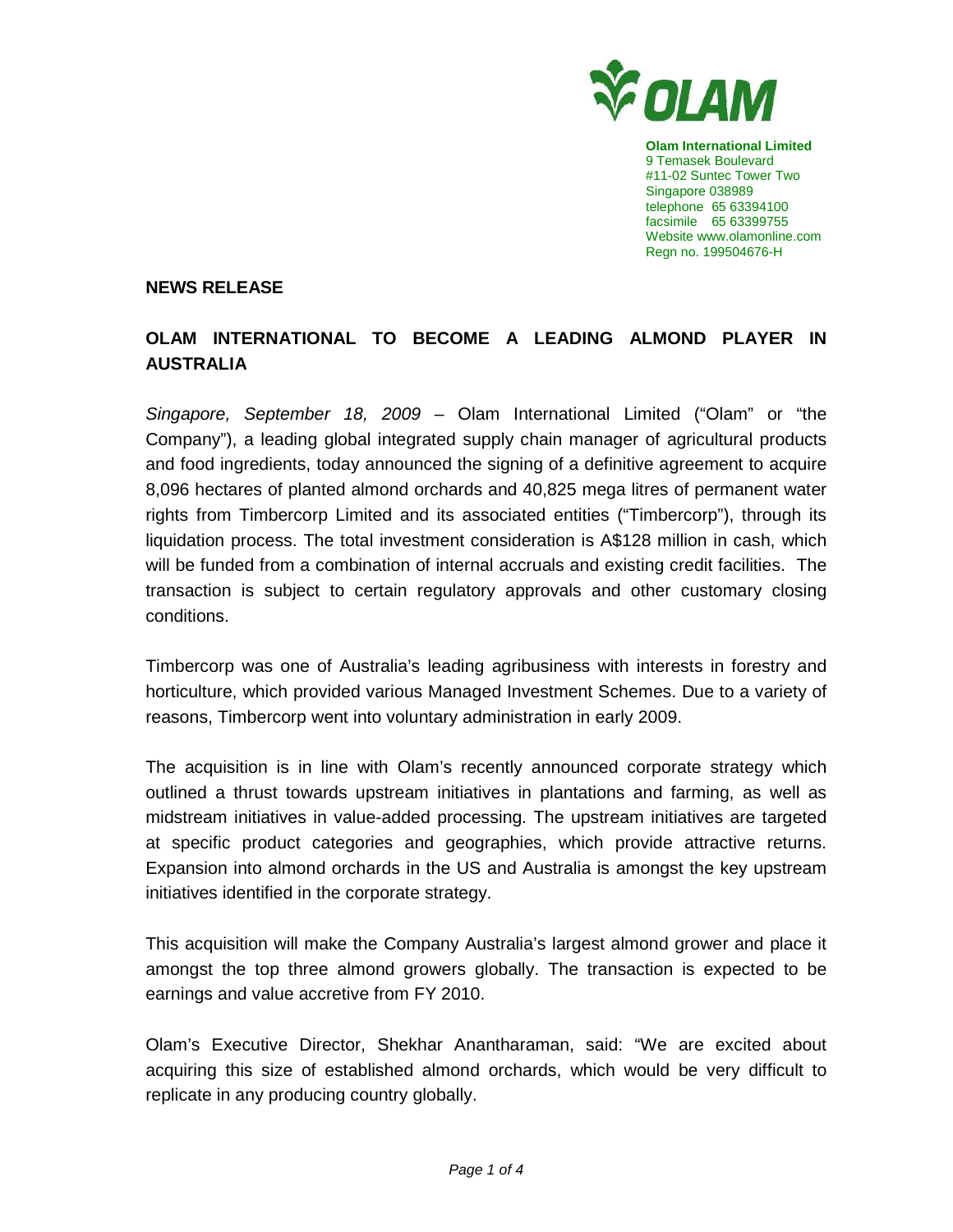

"We hope to revitalise this business in Australia and will invest as necessary to take these orchards to their full potential. We realise the social and economic importance of these orchards for the local community and will work with all stakeholders to ensure that the operations are sustainable and mutually beneficial to all," he said.

The acquisition of these orchards achieves a number of Olam's strategic objectives, including:

- Accelerated entry into a value chain adjacency for Olam, which will help Olam consolidate its leadership position within the global Edible Nuts industry. Almonds are the largest and one of the fastest growing nuts categories globally.
- Upstream plantations have more than 50% of the value pool within the overall Almonds value chain and hence provide the most attractive entry point within this business.
- The almond orchards provide a significant market share with almost one-third of Australian almond acreage and will help Olam achieve substantial scale relative to its global peers.
- A combination of these assets along with its existing operations in the US will bring about significant benefits through the transfer of best practices in orchard management, as well as a sharing of customers and a common trading and marketing platform.

Despite Timbercorp being in voluntary liquidation, the orchards have been well maintained and are expected to produce approximately 27,000 tonnes of almonds per annum at full maturity.

## **Attractive Growth Opportunity**

Olam's Global Head of Edible Nuts, Ashok Krishen said: "Australia is the fastest growing almond producer in the world and is expected to become the number two producer globally by 2015. These orchards provide us an accelerated entry into this market at an attractive price. Australia's proximity to key export markets of China and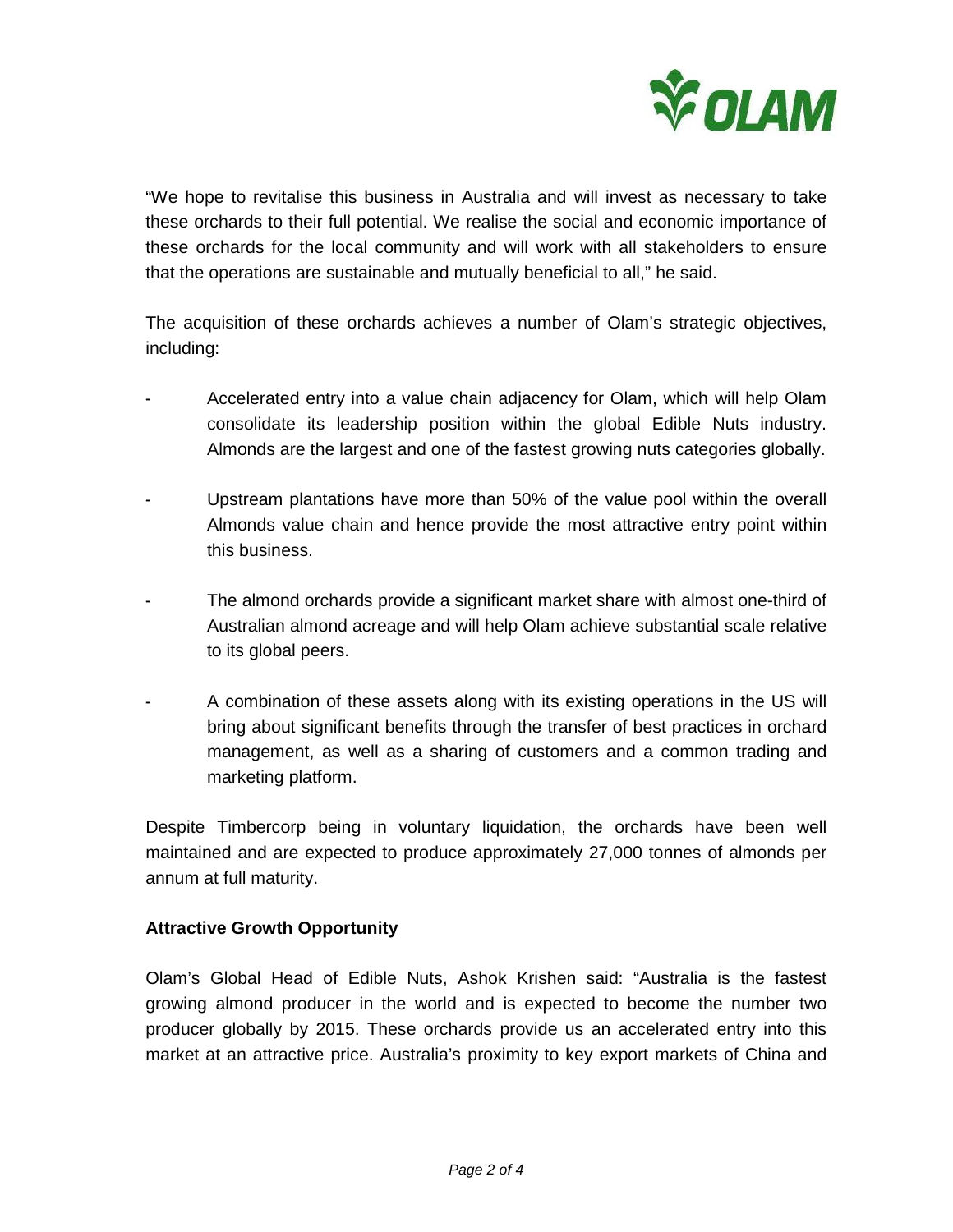

India, will position us very well to capitalise on the increasing export volumes. We will endeavour to make Australia a pre-eminent player in the global Almonds industry."

### **The Assets**

The almond orchards vary in age from two to eight years, with a weighted average age of three years. In addition to the almond trees, land and associated irrigation infrastructure, Olam has acquired 40,825 mega litres of permanent water entitlements that will provide approximately 50% of the total water requirement at full allocation, giving Olam significant flexibility in managing its water strategy.

Existing orchard management arrangements will remain in place for the moment. The orchard management industry in Australia is well developed with various active players in this sector.

Olam's Regional Head for Australia and New Zealand, Richard Haire said: "The acquisition is a testament to Olam's continued commitment to Australia's agricultural sector. Almonds will be a very important addition to our growing portfolio in the region, which already has significant investments in Cotton, Grains, Pulses, Dairy and Wool".

Olam has been advised on the acquisition by Macquarie Capital Advisers and Freehills and is working towards completion of the transaction by December 2009.

. . . . .